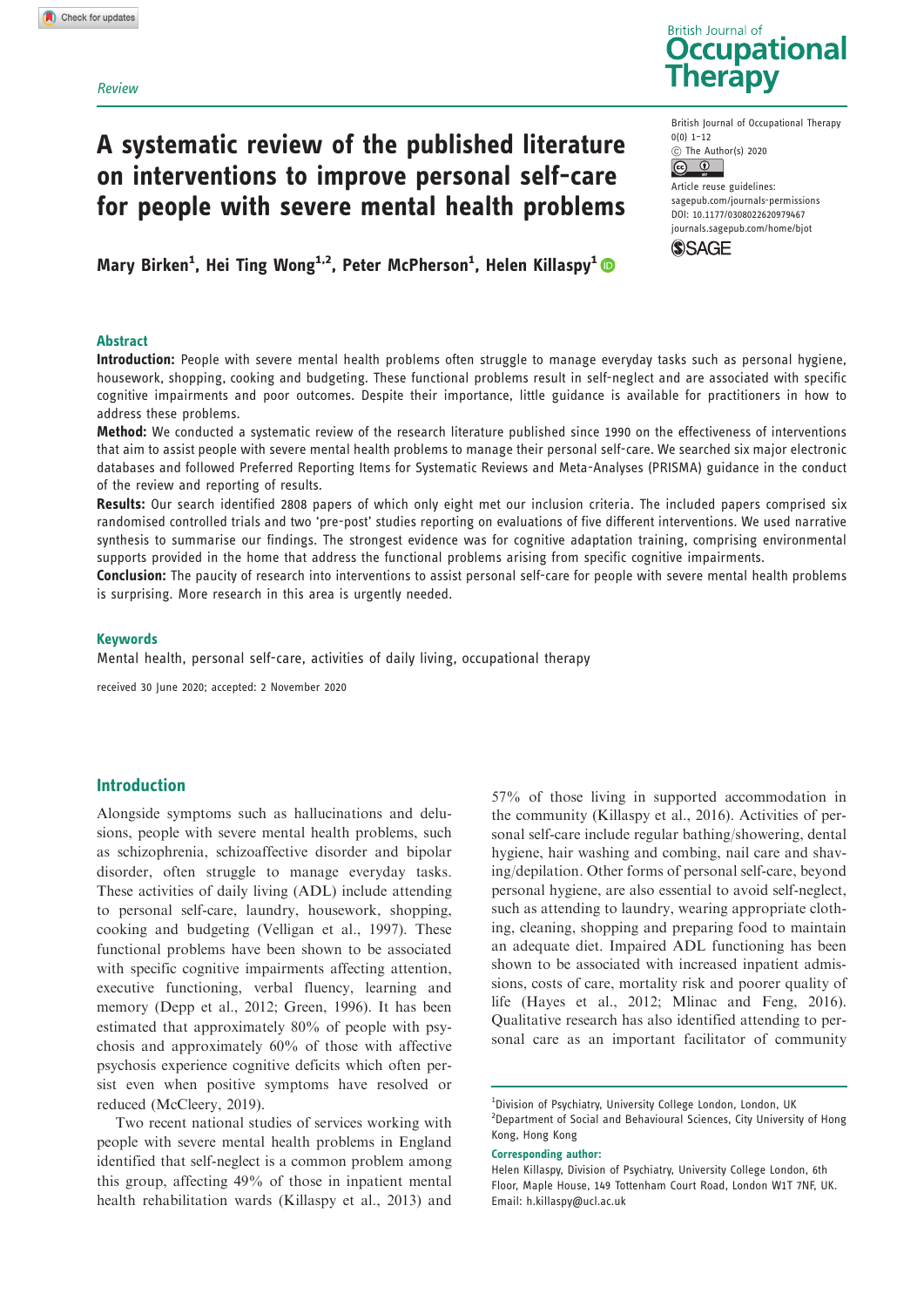participation for people with schizophrenia, helping with confidence and motivation (Chugg and Craik, 2002). Conversely, not attending to personal care has been reported as an impediment to leaving the house (Andonian, 2010).

Despite the evidence that self-neglect is highly prevalent among people with severe mental health problems and is associated with negative consequences, little seems to be known about how to address it. We therefore conducted a systematic review of the published literature to investigate the evidence regarding the effectiveness of interventions that aim to improve personal self-care in adults with severe mental health problems.

# **Methods**

The Preferred Reporting Items for Systematic Reviews and Meta-Analyses (PRISMA) guidelines were followed in the conduct and reporting of this review (Moher et al., 2009).

# Search strategy

A systematic literature search was conducted using the following six electronic bibliographic databases: MEDLINE, PubMed, Embase, PsycINFO, Applied Social Sciences Index and Abstracts (ASSIA) and Cochrane Central Register of Controlled Trials (CENTRAL). The search was limited to peer-reviewed journal articles published in English from 1990 to 1 September 2019, and the search was updated in March 2020. This date range was chosen on the basis that relevant studies would have been completed since the 'deinstitutionalisation' era of the 1990s. The search strategy employed relevant terms derived from medical subject headings (MeSH), Emtree thesaurus, PsycINFO thesaurus and ASSIA thesaurus, that were adapted for each database and related to the concepts 'mental health', 'mental disorders', 'mental illness' AND 'self-care', OR 'self-management' OR 'personal self-care' OR 'personal hygiene' OR 'activities of daily living' OR 'everyday functioning' AND 'psychiatric rehabilitation' OR 'occupational therapy' OR 'intervention' OR 'approach' OR 'training' OR 'program' AND 'functional performance' OR 'everyday function' OR 'daily function' OR 'functional status' OR 'functional capacity' OR 'community function' OR 'social function' OR 'living skills'. Additional relevant papers were identified through hand searching reference lists of the eligible studies selected from the database searches.

# Study selection criteria

Participants. Eligible studies were those that recruited adults aged 18 years or over in which at least 50% of the study sample had a primary diagnosis of a severe mental health problem (schizophrenia, schizoaffective disorder, or bipolar affective disorder).

Interventions. Studies were included if the intervention being evaluated aimed to improve participants' ability to perform ADL relating to personal self-care. This included any of the following: grooming (bathing/showering, brushing teeth, washing hair, nail care, etc.); choosing appropriate clothing; doing laundry; food shopping and cooking; housework/cleaning.

Outcome measures. We also included studies in which the primary outcome of interest was improvement in participants' functioning in ADL including personal self-care, assessed using a validated self-rated, clinician-rated, or informant-rated measure.

Study designs. Eligible studies were those that were designed to assess the effectiveness of the intervention; randomised controlled trials (RCTs), non-RCTs, prepost studies and case–control studies.

Publication type. Only studies that had been peer reviewed before publication were included.

## Screening and study selection

Database search results were merged and de-duplicated using the reference management software 'Endnote X9'. Manuscript titles and abstracts were screened independently by two reviewers against the inclusion criteria. The two reviewers then compared their lists of included studies and discrepancies were resolved through discussion to reach consensus. Full texts of the included studies were then retrieved and reassessed for eligibility.

## Data extraction

Data extraction was conducted by HTW using an Excel spreadsheet with items adapted from the Cochrane Effective Practice and Organisation of Care Review Group data collection checklist including: general study information (author, year of publication, title); study design and objectives; participants and setting (characteristics/eligibility criteria, location of care (inpatient/community), country); methods (unit of allocation (if randomised) or selection process (non-randomised), unit of analysis, power calculation, statistical methods); intervention (purpose, timing, recipient, deliverer, format); description of comparison intervention; outcomes (main outcome measure/s, timing of initial and any further follow-up assessments); results (main outcome/s, subgroup, time point, or adjusted sub-analyses and management of missing data).

# Quality assessment

Quality assessment was conducted after data extraction to reduce reporting bias. RCTs were assessed using the risk of bias 2 tool ('Rob 2'), which measures five domains of potential bias arising from: randomisation of participants; assignment to interventions; missing outcome data; measurement of outcome; and selection of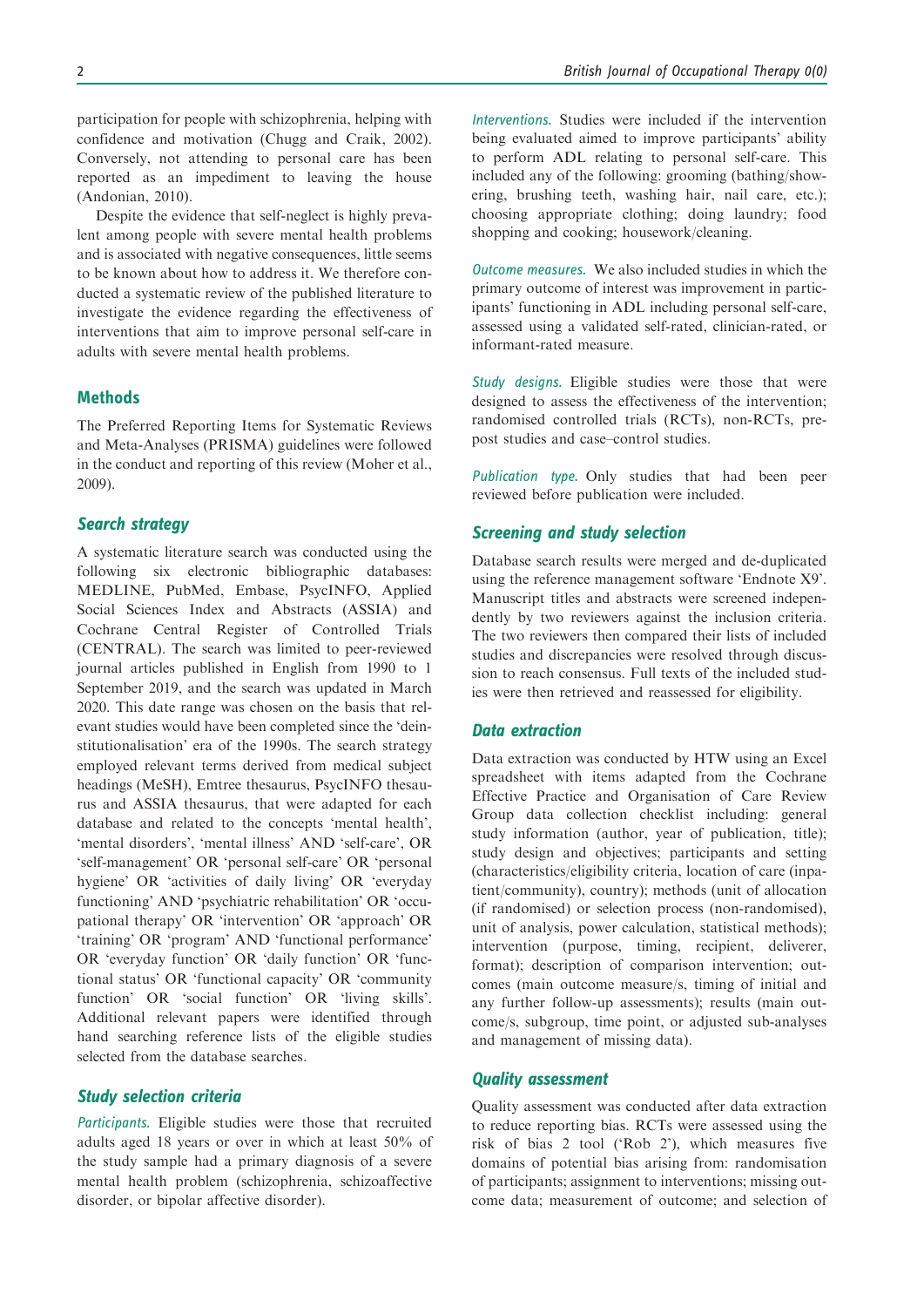reported result (Sterne et al., 2019). The overall risk of bias is judged as 'low', 'some concerns', or 'high' using a specified algorithm. Non-randomised studies were assessed using the ROBINS-I tool (Sterne et al., 2016) which also generates an overall judgement, based on the following: confounding; selection of participants; classification of interventions; missing data; measurement of outcomes; and selection of results. The overall risk of bias is rated as 'low', 'moderate', 'serious' or 'critical' (if 'critical' the study is considered too problematic to provide any useful evidence). Domains can also be reported as having 'no information' on which to base a judgement. Two reviewers independently assessed bias for all included studies (HTW and MB) with any discrepancy discussed and resolved by a third reviewer (HK).

## Data synthesis

A meta-analysis was not feasible due to heterogeneity of interventions and outcomes. A narrative approach was therefore employed to synthesise findings. Narrative synthesis relies on the use of words and text to summarise and explain findings including: a preliminary synthesis to identify patterns of findings across included studies; exploring whether effects of interventions varied according to study populations and types of intervention; identifying factors that might have influenced the results within individual studies and explaining different findings between studies; developing a theoretical framework for the intervention effects to provide further interpretations on findings; assessment of the robustness of synthesis based on the strength of evidence; discussion of the generalisability of conclusions to wider populations and contexts (Popay et al., 2006).

# **Results**

The search results are presented in the PRISMA flow diagram in Figure 1. In total, 2775 papers were identified from the database searches and 33 additional manuscripts were identified from hand searching, reporting on 2807 individual studies. After screening abstracts and titles, 171 papers were included in full-text screening. Of these, 51 were excluded because they reported on studies that evaluated interventions where the focus on personal self-care could not be differentiated from other aspects of ADL; 32 recruited a sample that did not meet our inclusion criteria; 26 were not peer-reviewed; 21 did not report any outcome for ADL relating to personal self-care; 14 were not studies of effectiveness; 10 used ineligible study designs; nine had not published any results.

The final synthesis included eight papers reporting on eight studies evaluating five different interventions. Of these eight papers, six reported results from RCTs and two reported results from pre-post studies.

Table 1 summarises the characteristics of the eight included studies. Six were conducted in the United States (US), one in Spain and one in Japan. Five studies took place in community settings and three in inpatient settings. The year of publication ranged from 1991 to 2014.

# Risk of bias

Table 2 summarises the risk of bias for included studies reporting on RCTs. Five of the six were assessed as having 'some concerns' (Bowie et al., 2012; Patterson et al., 2003, 2006; Velligan et al., 2008, 2009) and one was assessed as being at 'high' risk of bias (Sánchez et al., 2014). Table 3 summarises the risk of bias for the pre-post studies; both were assessed as being at 'serious' risk of bias (Boyd et al., 1991; Inadomi et al., 2005).

## **Interventions**

No studies reported evaluations of interventions that focused solely on improving personal self-care as defined for this review. For descriptive purposes we grouped the interventions as follows: those that directly aimed to improve personal self-care and included a personal self-care component  $(n = 2)$ ; those that aimed to improve ADL but included no specific content relating to personal self-care  $(n = 2)$ ; those that aimed to improve functioning, but included no specific content relating to personal self-care  $(n = 1)$ .

Of the two interventions that included a component that directly aimed to improve personal self-care, one was described as a group psychosocial rehabilitation education programme conducted in an inpatient setting (Boyd et al., 1991). The intervention consisted of three components to improve functioning: social functioning; community living skills; self-maintenance. The selfmaintenance component included modules on showering/bathing, hand and nail care, dental hygiene, hair care, shaving and toileting. The intervention was evaluated using a pre-post study and participants' scores on the self-care domain of the primary outcome measure were reported to improve significantly. However, the study was assessed as having a serious risk of bias. The second intervention that directly aimed to improve personal self-care was cognitive adaptation training (CAT), delivered one to one in community settings (Velligan et al., 2008, 2009). The intervention used individualised environmental supports to compensate for the cognitive impairments associated with severe mental health problems that impact negatively on functioning. These included signs and checklists, personal care supplies and simple storage systems to help the person organise their belongings. These environmental supports aim to prompt and facilitate personal self-care; for example, reminding the person to attend to grooming and other routine tasks such as taking medication and doing laundry. Beyond personal self-care, the intervention also aimed to facilitate engagement in community-based activities. The two RCTs evaluating CAT identified in this review found it to be associated with higher scores on a measure of social and occupational functioning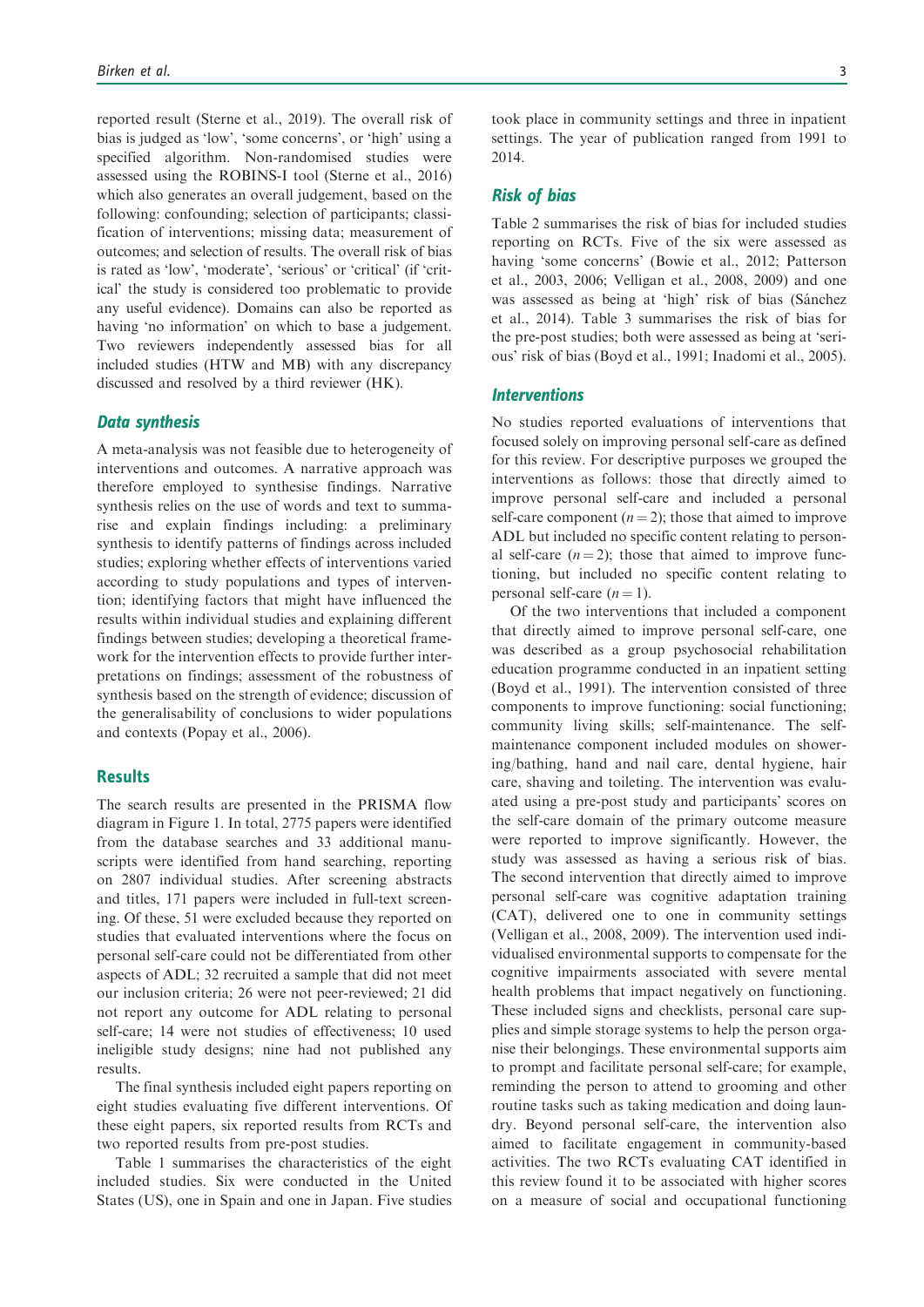

Figure 1. Preferred Reporting Items for Systematic Reviews and Meta-Analyses (PRISMA) flow diagram.

compared to a treatment as usual control group (Velligan et al., 2008) and an attention control (Velligan et al., 2009). As with three of the four other RCTs we identified for this review, both of the RCTs assessing CAT were assessed as having 'some concerns' with regard to the risk of bias.

One of the two studies evaluating an intervention that aimed to improve ADL but had no specific content targeting self-care, was described as a day care programme for people living in the community (Inadomi et al., 2005). That study was conducted in Japan and the intervention comprised a 5 day a week programme that aimed to help participants gain ADL skills and to engage in community-based leisure activities. It included social skills training, artistic activities (creative arts and handicrafts), 'occupational therapy' (not defined) and 'psychiatric group therapy' (not defined). The programme was evaluated in a small pre-post study and was reported to have benefits on a measure of daily living skills, but it was assessed as having a serious risk of bias. The second study we identified that evaluated an intervention that aimed to help participants improve in ADL and other areas of function, was a RCT conducted in an inpatient setting in Spain (Sánchez et al., 2014). The intervention was described as a multidimensional remediation programme that included cognitive remediation therapy (CRT) with a specific emphasis on the implementation of ADL skills in the person's 'real environment'. The intervention was more effective than standard care in improving functioning, but there was no difference in relation to self-care management. In addition, the study was assessed as having a high risk of bias.

The fifth of the five interventions we identified in this review, functional adaptation skills training (FAST), aimed to improve functioning but did not specifically target personal self-care. The intervention was delivered as a group intervention for people aged over 40 years, and aimed to facilitate independent living skills such as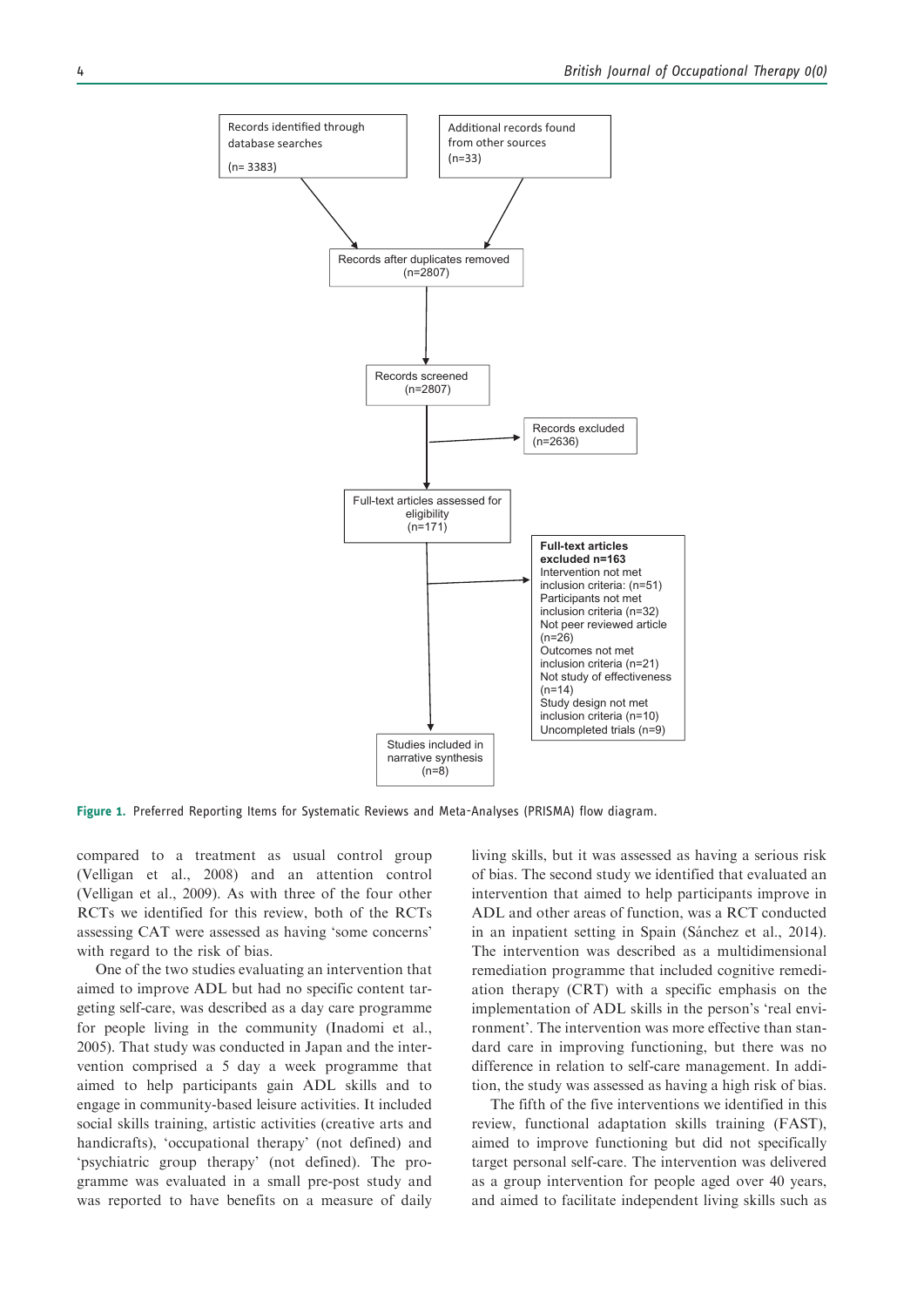| Risk of bias                                         | <sup>1</sup> Serious                                                                                                                                                                                                                                                                                                                                                                                                                                                                                     | concerns<br>$2$ Some                                                                                                                                                                                                                                                                                                                                                                                                                           | (continued)<br>concerns<br><sup>2</sup> Some                                                                                                                   |
|------------------------------------------------------|----------------------------------------------------------------------------------------------------------------------------------------------------------------------------------------------------------------------------------------------------------------------------------------------------------------------------------------------------------------------------------------------------------------------------------------------------------------------------------------------------------|------------------------------------------------------------------------------------------------------------------------------------------------------------------------------------------------------------------------------------------------------------------------------------------------------------------------------------------------------------------------------------------------------------------------------------------------|----------------------------------------------------------------------------------------------------------------------------------------------------------------|
| Results                                              | ment in mean score<br>skills from baseline<br>to end of interven-<br>Significant improve-<br>on personal care<br>tion $(t = 3.05,$<br>$P = 0.003$ ).                                                                                                                                                                                                                                                                                                                                                     | $P < 0.0001$ ); GES vs.<br>orientation, groom-<br>SOFAS score when<br>adjusted for base-<br>behaviours (medi-<br>P < 0.003); CAT vs.<br>improve on target<br>other groups: CAT<br>than GES (37.1%),<br>cation adherence,<br>had higher mean<br>line compared to<br>vs. TAU $(t = 5.54,$<br>ing and hygiene)<br>Those in CAT group<br>63% of CAT group<br>more likely to<br>GES $(t = 2.24,$<br>TAU (t = 3.05,<br>$P < 0.09$ ).<br>$P < 0.03$ . | The effect size for CAT<br>after 6 months of<br>0.50 at 6 months<br>post intervention<br>intervention and<br>vs TAU was 1.47                                   |
| Follow-up time points                                | 8 months (end of<br>intervention)                                                                                                                                                                                                                                                                                                                                                                                                                                                                        | 3 months (end of<br>intervention)                                                                                                                                                                                                                                                                                                                                                                                                              | intervention), 12, 15<br>during and end of<br>3, 6, and 9 months<br>months (post<br>intervention).                                                             |
| Outcomes                                             | Functioning Scale<br>Specific Level of                                                                                                                                                                                                                                                                                                                                                                                                                                                                   | Assessment Scale<br>Occupational<br>Functioning<br>Social and                                                                                                                                                                                                                                                                                                                                                                                  | Assessment Scale<br>Occupational<br>Functioning<br>Social and                                                                                                  |
| Sample                                               | $(n = 52)$<br>Inpatient                                                                                                                                                                                                                                                                                                                                                                                                                                                                                  | $(n = 113)$<br>Community                                                                                                                                                                                                                                                                                                                                                                                                                       | $(n = 105)$                                                                                                                                                    |
| Control                                              |                                                                                                                                                                                                                                                                                                                                                                                                                                                                                                          | up provided by a com-<br>1. Generic Environmental<br>generic set of supports<br>(TAU) standard follow-<br>replaced on a monthly<br>routine clinic visit and<br>given to patients at a<br>munity mental health<br>Treatment as usual<br>Supports (GES; a<br>basis);<br>centre<br>$\frac{1}{2}$                                                                                                                                                  | 1. Pharm-CAT (a subset of Community<br>supports focused only<br>appointment adher-<br>on medication and<br>CAT environmental<br>2. Treatment as usual<br>ence) |
| Design                                               | One group None<br>pre-post                                                                                                                                                                                                                                                                                                                                                                                                                                                                               | RCT                                                                                                                                                                                                                                                                                                                                                                                                                                            | RCT (three<br>arm)                                                                                                                                             |
| intervention<br>Duration of                          |                                                                                                                                                                                                                                                                                                                                                                                                                                                                                                          | 3 months                                                                                                                                                                                                                                                                                                                                                                                                                                       | 9 months                                                                                                                                                       |
| Summary of intervention                              | Studies evaluating interventions that aimed to improve self-care and included component/s directly targeting personal self-care ( $n=3$ )<br>Delivered in group format once 8 months<br>skills; and self-maintenance<br>hair and teeth care, shaving<br>personal hygiene, shower-<br>mental health professional.<br>tioning; community living<br>functioning: social func-<br>Addresses skill develop-<br>ing/bathing, hand, nail,<br>or twice per week by a<br>ment in three areas of<br>and toileting. | Uses tailored compensatory<br>principles, to address func-<br>mental health professional.<br>strategies based on neuro-<br>tional impairments includ-<br>psychological, behavioural,<br>ing poor personal hygiene<br>and occupational therapy<br>CAT environmental supports,<br>during home visits on a<br>Delivered individually by a<br>checklists, are offered<br>for example signs or<br>and care of home.<br>weekly basis.                | As above                                                                                                                                                       |
| Intervention                                         | Education Program<br>Rehabilitation<br>Psychosocial                                                                                                                                                                                                                                                                                                                                                                                                                                                      | Cognitive Adaptation<br>Training (CAT)                                                                                                                                                                                                                                                                                                                                                                                                         | <b>Cognitive Adaptation</b><br>Training (CAT)                                                                                                                  |
| of publication) and<br>Lead author, (year<br>country | 1. Boyd et al.<br>(1991)<br>USA                                                                                                                                                                                                                                                                                                                                                                                                                                                                          | 2. Velligan et al.<br>(2009)<br>USA                                                                                                                                                                                                                                                                                                                                                                                                            | 3. Velligan et al.<br>(2008) USA                                                                                                                               |

Table 1. Characteristics of included studies. Table 1. Characteristics of included studies.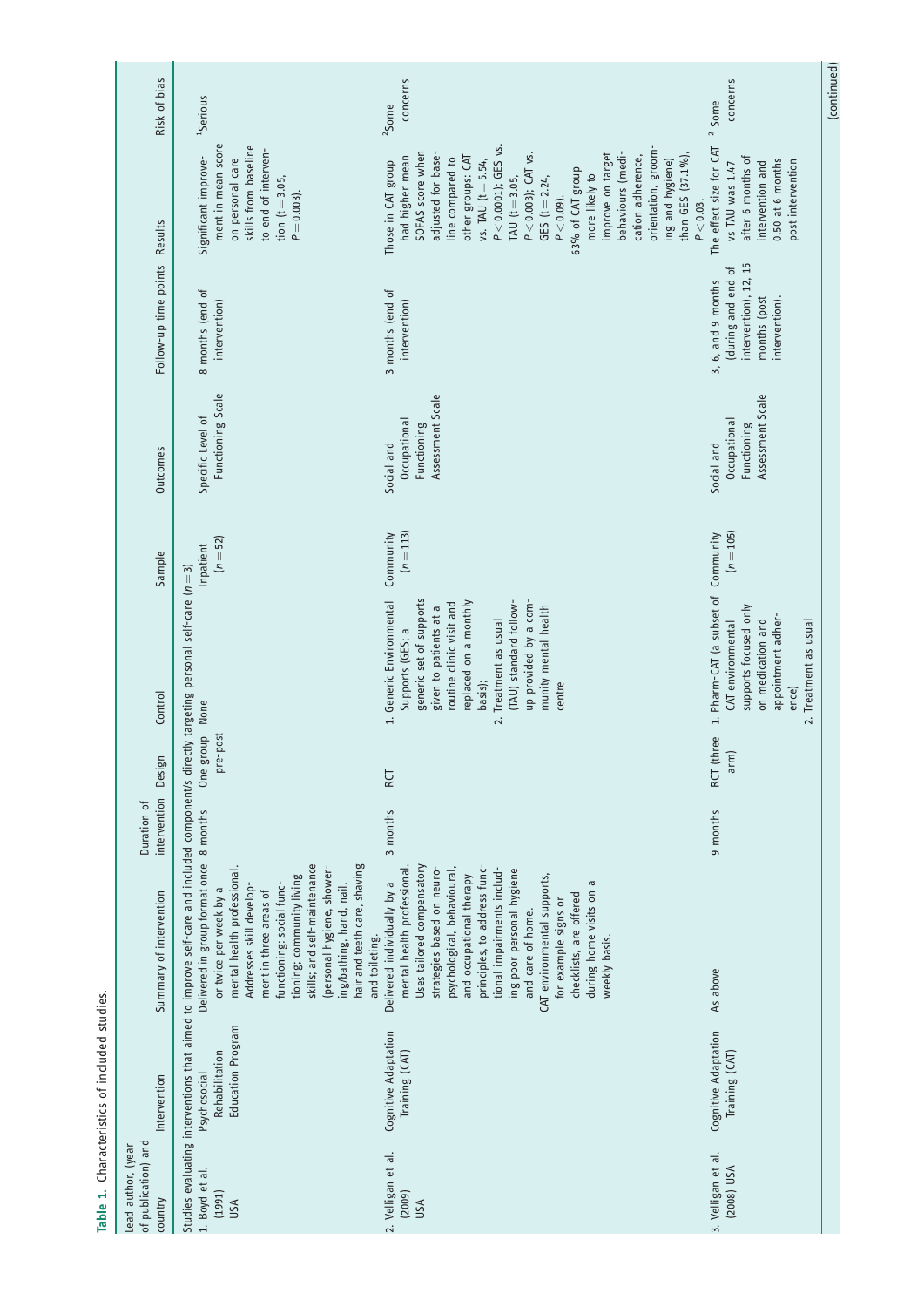| Risk of bias                                         | $2$ High                                                                                                                                                                                                                                                                                                                                                                                                                                                                                                                                                                                                                                                                               | <sup>1</sup> Serious                                                                                                                                                                                                                                                                                                                                        | concerns<br>$2$ Some                                                                                                                                                                                                                                                                                | (continued) |
|------------------------------------------------------|----------------------------------------------------------------------------------------------------------------------------------------------------------------------------------------------------------------------------------------------------------------------------------------------------------------------------------------------------------------------------------------------------------------------------------------------------------------------------------------------------------------------------------------------------------------------------------------------------------------------------------------------------------------------------------------|-------------------------------------------------------------------------------------------------------------------------------------------------------------------------------------------------------------------------------------------------------------------------------------------------------------------------------------------------------------|-----------------------------------------------------------------------------------------------------------------------------------------------------------------------------------------------------------------------------------------------------------------------------------------------------|-------------|
| <b>Results</b>                                       | $(F = 6.26, P = 0.014,$<br>$(F=5.64, P=0.020,$<br>$\times$ time interaction<br>$\times$ time interaction<br>for total score on<br>REHACOP group<br>REHACOP group<br>Significant group-<br>Significant group-<br>DAS-WHO for<br>on GAF for<br>$d=0.57$ ).<br>$d=0.61$ ).                                                                                                                                                                                                                                                                                                                                                                                                                | living significantly<br>Mean scores of daily<br>$(P = 0.0001).$<br>improved                                                                                                                                                                                                                                                                                 | nificant main effect<br>for intervention<br>$(F = 0.11,$                                                                                                                                                                                                                                            |             |
| Follow-up time points                                | One week post<br>intervention                                                                                                                                                                                                                                                                                                                                                                                                                                                                                                                                                                                                                                                          | intervention).<br>3 years (end of                                                                                                                                                                                                                                                                                                                           | intervention                                                                                                                                                                                                                                                                                        |             |
| Outcomes                                             | Global Assessment of<br>Assessment Scale<br>Functioning WHO<br>Disability                                                                                                                                                                                                                                                                                                                                                                                                                                                                                                                                                                                                              | Life Assessment Scale<br>for the Mentally III                                                                                                                                                                                                                                                                                                               | University of California At the end of 6 month ITT analysis: non-sig-<br>Performance-Based<br>Skills Assessment<br>San Diego                                                                                                                                                                        |             |
| Sample                                               | $(n = 92)$<br>Inpatient                                                                                                                                                                                                                                                                                                                                                                                                                                                                                                                                                                                                                                                                | Community<br>$(n = 28)$                                                                                                                                                                                                                                                                                                                                     | (aged over 40)<br>$(n = 140)$                                                                                                                                                                                                                                                                       |             |
| Control                                              | activities that took place<br>follow-up provided by<br>the community outpa-<br>agement and medical<br>Standard care (includes<br>treatment other than<br>individual case man-<br>standard medication<br>quency as REHACOP<br>reviews) and group<br>(TAU) no additional<br>with the same fre-<br>tient clinic.                                                                                                                                                                                                                                                                                                                                                                          | None                                                                                                                                                                                                                                                                                                                                                        | Attention control: medica- Inpatient<br>tion as usual and par-<br>ticipated in 24 weekly,<br>120-minute group                                                                                                                                                                                       |             |
| Design                                               | RCT                                                                                                                                                                                                                                                                                                                                                                                                                                                                                                                                                                                                                                                                                    | pre-post<br>One group                                                                                                                                                                                                                                                                                                                                       | RCT                                                                                                                                                                                                                                                                                                 |             |
| intervention<br>Duration of                          | 54 hours)<br>(at least<br>3 months                                                                                                                                                                                                                                                                                                                                                                                                                                                                                                                                                                                                                                                     | 3 years                                                                                                                                                                                                                                                                                                                                                     | 6 months                                                                                                                                                                                                                                                                                            |             |
| Summary of intervention                              | Studies evaluating interventions that aimed to improve self-care but did not include component/s directly targeting personal self-care ( $n=2$ )<br>ties, and doing ADL in their<br>social skills training, activi-<br>'restoration, compensation,<br>Structured group programme<br>and optimization'. Includes<br>3 units related to function;<br>usual environment, along-<br>trained neuropsychologist.<br>Participants practice skills<br>through homework activi-<br>management and medical<br>3 days per week led by a<br>(includes individual case<br>tasks using principles of<br>ties of daily living, and<br>Based on paper-pencil<br>side standard care<br>psychoeducation. | daily activities; recreational<br>Program delivered by psychi-<br>ties; occupational therapy;<br>activities; volunteer activi-<br>atrist, nurses, psychiatric<br>centre open five days per<br>social workers and occu-<br>learning skills related to<br>week and consisted of:<br>pational therapist. Day<br>and psychiatric group<br>reviews).<br>therapy. | Studies evaluating interventions that directly aimed to improve functioning, but did not include component/s directly targeting personal self-care (n = 3)<br>play and real-world prac-<br>Functional Adaptation Weekly group program con-<br>sisting of discussion, role<br>tice. Facilitated by a |             |
| Intervention                                         | py (CTR) + standard<br>care (includes indi-<br>remediation thera-<br>vidual case man-<br>medical reviews.<br>REHACOP cognitive<br>agement and                                                                                                                                                                                                                                                                                                                                                                                                                                                                                                                                          | Day care programme                                                                                                                                                                                                                                                                                                                                          | Skills Training<br>(FAST)                                                                                                                                                                                                                                                                           |             |
| of publication) and<br>Lead author, (year<br>country | 4. Sánchez et al.<br>$(2014)$ $(Spain)$                                                                                                                                                                                                                                                                                                                                                                                                                                                                                                                                                                                                                                                | (2005) (Japan)<br>5. Inadomi et al.                                                                                                                                                                                                                                                                                                                         | 6.Patterson et al.<br>$(2006)$ $(USA)$                                                                                                                                                                                                                                                              |             |

Table 1. Continued

Table 1. Continued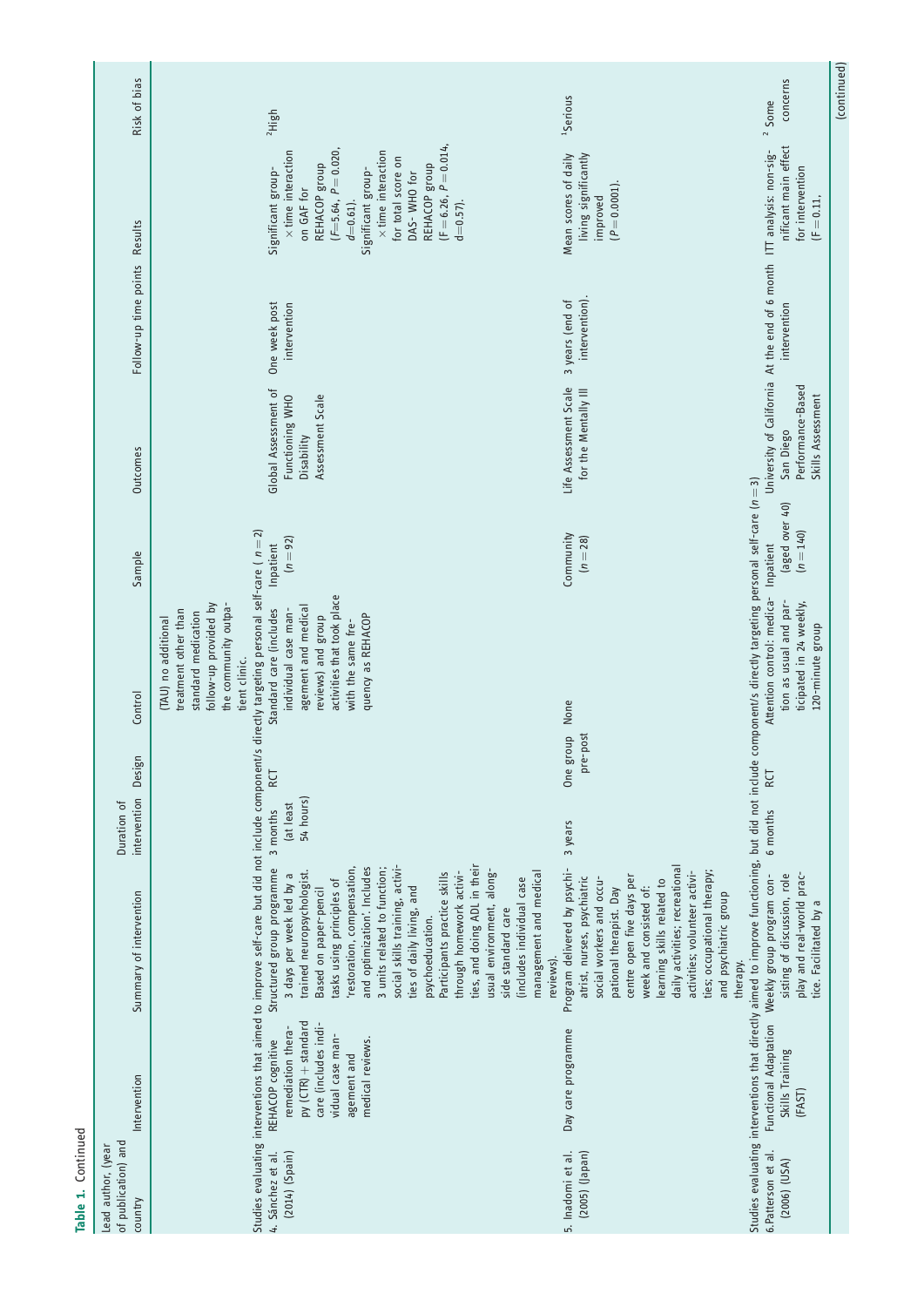| Risk of bias                                         |                                                                                                                                                                                                                                                                       | concerns<br><sup>2</sup> Some                                                                                                                                           | concerns<br>$2$ Some                                                                                                                                                                                                                                                                                                                                                                                                                          |
|------------------------------------------------------|-----------------------------------------------------------------------------------------------------------------------------------------------------------------------------------------------------------------------------------------------------------------------|-------------------------------------------------------------------------------------------------------------------------------------------------------------------------|-----------------------------------------------------------------------------------------------------------------------------------------------------------------------------------------------------------------------------------------------------------------------------------------------------------------------------------------------------------------------------------------------------------------------------------------------|
| Results                                              | Completer analysis:<br>significant inter-<br>vention-by-time<br>intervention-by-<br>effect ( $F = 4.04$ ,<br>$P = 0.743$ ), and<br>non-significant<br>$P = 0.046$ ).<br>time effect<br>$P = 0.110$ ).<br>$(F = 2.62,$                                                 | 3-month follow-up.<br>intervention period<br>which persisted at<br>everyday function-<br>based measure of<br>Global improvement<br>ing at end of the<br>on performance- | The combined CRT plus<br>extent than the CRT<br>$(F = 40.7, df = 2, 43,$<br>$(F = 19.7, df=2, 46,$<br>to a greater extent<br>than the FAST only<br>UPSA to a greater<br>Functioning Scale<br>The combined treat-<br>$P < 0.001$ ) or the<br>improved on the<br>improved on the<br>Specific Levels of<br>FAST only group<br>group ( $F = 9.1$ ,<br>ment group<br>FAST group<br>anly group<br>$P < 0.001$ ).<br>$P < 0.001$ );<br>$df = 2, 50,$ |
| Follow-up time points                                |                                                                                                                                                                                                                                                                       | weeks after end of<br>line (end of inter-<br>vention) and 3<br>intervention.                                                                                            | months) and 12<br>intervention.<br>weeks post                                                                                                                                                                                                                                                                                                                                                                                                 |
| Outcomes                                             |                                                                                                                                                                                                                                                                       | University of California 12 weeks from base-<br>Performance-Based<br>Skills Assessment<br>San Diego<br>(UPSA)                                                           | University of California End of intervention (6<br>Performance-Based<br>Functioning Scale<br>Skills Assessment<br>Specific Levels of<br>San Diego<br>(UPSA)                                                                                                                                                                                                                                                                                   |
| Sample                                               |                                                                                                                                                                                                                                                                       | over $(n=32)$<br>aged 40 or                                                                                                                                             | $(n = 114)$                                                                                                                                                                                                                                                                                                                                                                                                                                   |
| Control                                              | sessions that provided a<br>supportive environment<br>for addressing personal<br>problems.                                                                                                                                                                            | Treatment as usual (usual Community<br>medications)                                                                                                                     | 12 weeks FAST or 12 weeks Community<br>weeks TAU; or 12 weeks<br>CRT followed by 12<br>CRT followed by 12<br>weeks FAST                                                                                                                                                                                                                                                                                                                       |
| Design                                               |                                                                                                                                                                                                                                                                       | RCT                                                                                                                                                                     | RCT<br>3 arm                                                                                                                                                                                                                                                                                                                                                                                                                                  |
| intervention<br>Duration of                          |                                                                                                                                                                                                                                                                       | 12 weeks                                                                                                                                                                | 6 months                                                                                                                                                                                                                                                                                                                                                                                                                                      |
| Summary of intervention                              | tion skills; organization and<br>and financial management.<br>fessional. Targets six areas<br>master's or doctoral-level<br>therapist and a para-pro-<br>medication management;<br>social skills; communica-<br>planning; transportation;<br>of everyday functioning: |                                                                                                                                                                         | FAST - as above. Intervention<br>doctoral clinical psychology<br>py: computerised exercises<br>delivered by doctoral-level<br>Cognitive Remediation thera-<br>to improve thinking skills<br>clinical psychologists or<br>such as memory and<br>attention.<br>students.                                                                                                                                                                        |
| Intervention                                         |                                                                                                                                                                                                                                                                       | Functional Adaptation As above<br>Skills Training<br>(FAST)                                                                                                             | Functional Adaptation<br>Therapy (CRT) plus<br>Skills Training<br>Remediation<br>(FAST) and<br>Cognitive<br>FAST                                                                                                                                                                                                                                                                                                                              |
| of publication) and<br>Lead author, (year<br>country |                                                                                                                                                                                                                                                                       | 7. Patterson et al.<br>(2003) (USA)                                                                                                                                     | 8. Bowie et al.,<br>2012 (USA)                                                                                                                                                                                                                                                                                                                                                                                                                |

Table 1. Continued

Table 1. Continued

<sup>1</sup>Assessed using ROBINS-1 tool.<br><sup>2</sup>Assessed using the risk of bias 2 tool. 2Assessed using the risk of bias 2 tool.1Assessed using ROBINS-I tool.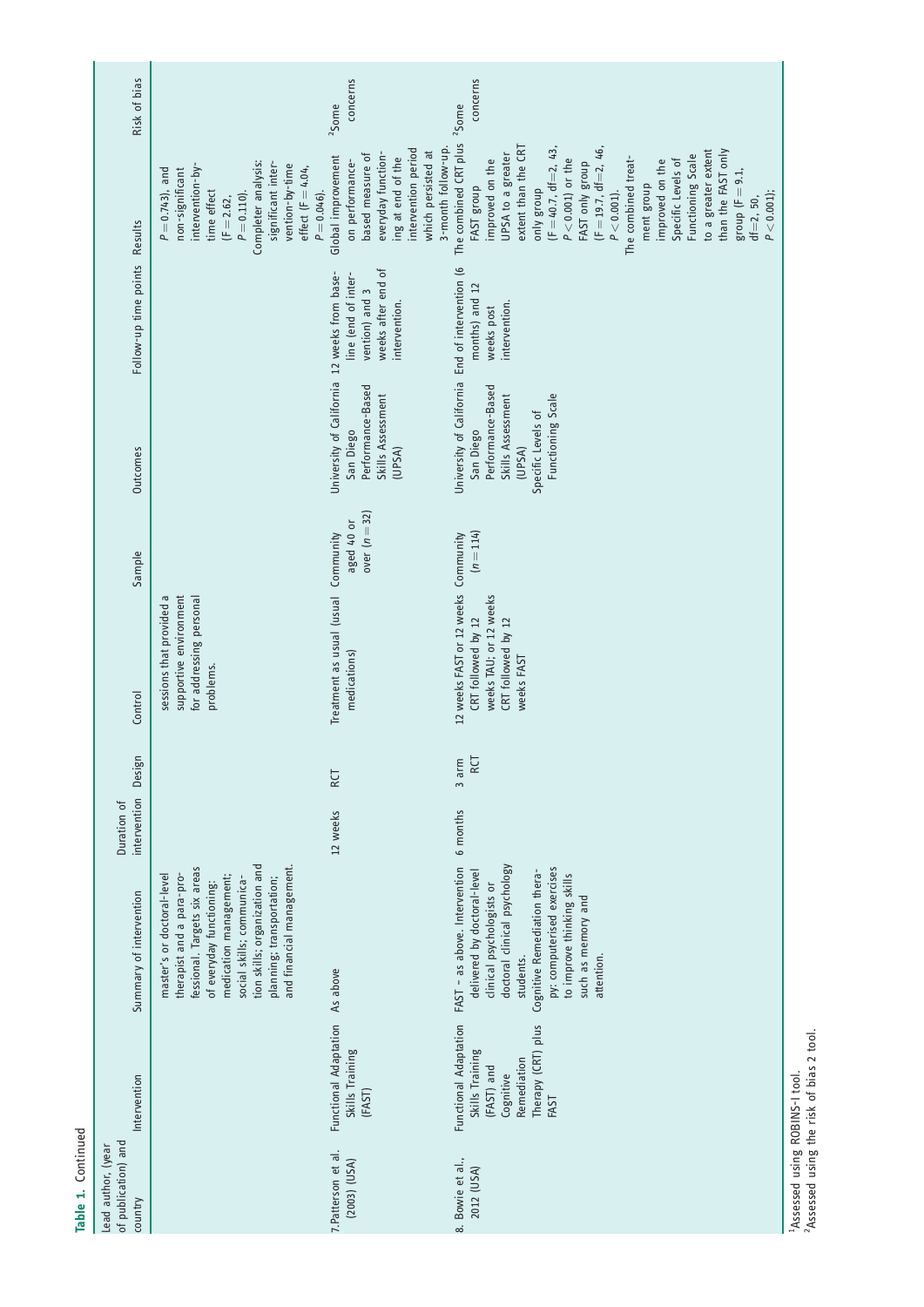| Study                   | Randomisation of<br>participants | Assignment to<br>interventions | <b>Missing</b><br>outcome data | Measurement<br>of outcome | Selection of<br>reported result | Overall       |
|-------------------------|----------------------------------|--------------------------------|--------------------------------|---------------------------|---------------------------------|---------------|
| Bowie et al. (2012)     | Some concerns                    | Low                            | Low                            | Low                       | Some concerns                   | Some concerns |
| Patterson et al. (2003) | Some concerns                    | Low                            | Low                            | Low                       | Low                             | Some concerns |
| Patterson et al. (2006) | Some concerns                    | Low                            | Low                            | Low                       | Low                             | Some concerns |
| Sánchez et al. (2014)   | Low                              | Low                            | Some concerns                  | Low                       | Some concerns                   | Some concerns |
| Velligan et al. (2009)  | Low                              | Low                            | Low                            | Low                       | Some concerns                   | Some concerns |
| Velligan et al. (2008)  | Low                              | Low                            | Low                            | Low                       | Some concerns                   | Some concerns |

Table 2. Risk of bias assessment using the RoB-2 tool for randomised trials.

Rob-2: risk of bias 2.

Table 3. Risk of bias assessment using ROBINS-I tool for non-randomised studies.

| Study                         | Study design                      |                | Selection<br>of study | <b>Classification</b><br>Confounding participants of interventions interventions | <b>Deviations</b><br>from<br>intended | Missing data                                     | Measurement<br>of outcomes | <b>Selection</b><br>of the<br>reported<br>result | Overall        |
|-------------------------------|-----------------------------------|----------------|-----------------------|----------------------------------------------------------------------------------|---------------------------------------|--------------------------------------------------|----------------------------|--------------------------------------------------|----------------|
| Boyd et al.<br>(1991)         | Pre-post                          | <b>Serious</b> | <b>Serious</b>        | Moderate                                                                         |                                       | No information No information No information Low |                            |                                                  | <b>Serious</b> |
| Inadomi et al. Non-<br>(2005) | randomised<br>controlled<br>study | Moderate       | Moderate              | Moderate                                                                         | Low                                   | Moderate                                         | No information Low         |                                                  | Moderate       |

planning and organisation of daily activities, financial management, medication management and transportation. Three RCTs were identified that evaluated this intervention, one conducted in an inpatient setting (Patterson et al., 2006) and two in community settings (Bowie et al., 2012; Patterson et al. 2003). In the inpatient trial, FAST was compared with an attention control. It was not found to be effective in an intentionto-treat analysis on the primary outcome of the performance of everyday living skills, but there was a trend towards effectiveness for those who completed at least a quarter of the programme. The initial RCT evaluating FAST in a community setting reported it to be effective on the same measure of performance-based everyday living skills compared to treatment as usual (Patterson et al., 2003). A subsequent community-based RCT (Bowie et al., 2012) found that combining FAST with CRT was more effective than providing FAST alone.

## Narrative synthesis

Preliminary synthesis of findings from across studies. All eight studies we identified reported positive findings on measures of functioning. However, the interventions were not all well described and none targeted personal self-care solely. The three studies that included personal self-care within the focus of the intervention under evaluation reported positive outcomes on their chosen measure of self-care. One of these was a low quality, pre-post design study conducted in an inpatient setting (Boyd et al., 1991), while the other two were RCTs of reasonable quality that evaluated CAT delivered in the person's home (Velligan et al., 2008, 2009). The two studies that evaluated interventions that included a focus on ADL but not specifically personal care, were both of low quality. One was a pre-post study conducted in the community (Inadomi et al., 2005) and one was a low quality trial based in an inpatient setting (Sánchez et al., 2014). The pre-post study reported the intervention to have a positive impact on daily living skills (Inadomi et al., 2005); the trial reported no significant difference in self-care management skills between intervention and control groups (Sánchez et al., 2014). The three remaining studies were RCTs of reasonable quality that evaluated the FAST intervention, one based in an inpatient setting (Patterson et al., 2006) and two in the community (Bowie et al., 2012; Patterson et al., 2003). While this intervention did not specifically focus on ADL or personal self-care, sustained improvement in household skills was reported when combined with CRT in one of the community-based trials (Bowie et al., 2012). In summary, our review identified few relevant studies but the strongest evidence was for CAT provided to people in their own home. There was also evidence that the FAST intervention may be effective in improving skills relevant to personal self-care, particularly when combined with cognitive remediation but this intervention did not specifically target personal self-care.

Variation in effects of interventions on different subgroups and factors that might explain different findings between studies. All the studies focused on people with severe mental health problems and evaluated structured programmes. However, the three studies showing the strongest evidence for specific interventions were based in the community rather than inpatient settings (CAT: Velligan et al., 2008; FAST: Bowie et al., 2012). This could be interpreted as meaning that individuals who are more advanced in their recovery and are able to live in a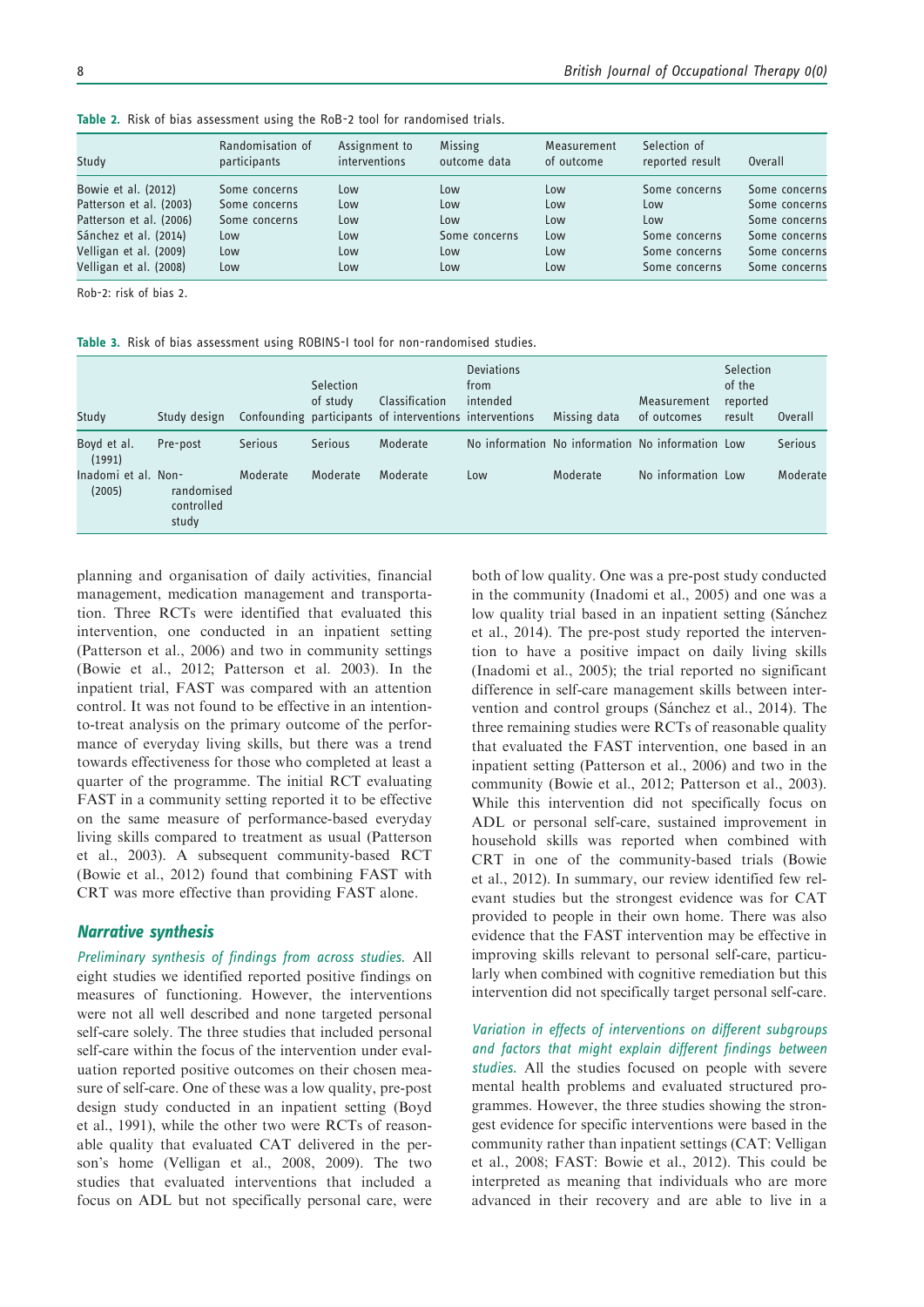community setting benefit more from specific interventions that aim to improve personal self-care than those who still require inpatient treatment.

Theoretical framework for the intervention effects. All eight studies reported positive findings for the intervention studied being associated with improvements in functioning. While the format and content of the five different interventions evaluated by these eight studies varied, as did the quality of the studies, this finding suggests that interventions that specifically focus on function are beneficial for people with severe mental health problems. The strongest evidence we found was for two separate interventions, one of which employed compensatory environmental supports that specifically addressed the practical implications of the cognitive deficits leading to poor personal self-care (CAT), whereas the other intervention had a more general focus on functioning (FAST), which was effective in improving personal self-care when combined with an initial CRT programme. It therefore appears that interventions are more likely to benefit personal self-care if they address the cognitive impairments associated with severe mental health problems either directly (CRT) or indirectly (CAT). While it is already known that CRT leads to improved cognition, it follows that a subsequent structured programme such as FAST can build on this through practical 'real-world' activities that improve functioning. This mechanism of action seems likely as it is akin to existing evidence for the effectiveness of combining cognitive remediation with supported employment (Van Duin et al., 2019). However, the mechanism of action for compensatory environmental approaches such as CAT is unclear; it could be that it leads to improvements in cognition that benefit an individual's functional abilities, or simply provide practical 'aides' that bypass the cognitive impediment altogether. The studies we identified in this review cannot help answer this.

Strength of the evidence. The intervention evaluated by Boyd et al. (1991) and CAT (Velligan et al., 2008, 2009) were most closely aligned with the aims of our review in terms of targeting personal self-care, but the Boyd study was of low quality. The trials of CAT (Velligan et al., 2008, 2009) were of reasonable quality. Both studies that evaluated interventions that focused on ADL more generally were of low quality (Inadomi et al., 2005; Sánchez et al., 2014). There was reasonably good evidence that the FAST intervention was associated with sustained gains in skills relevant to personal self-care, particularly when combined with cognitive remediation (Bowie et al., 2012).

Generalisability of the findings. The three trials which produced the strongest evidence for the effectiveness of specific interventions associated with improvements in personal self-care (Bowie et al., 2012; Velligan et al., 2008, 2009) were all conducted in the US and results may therefore not generalise to other settings.

# Discussion and implications

We believe this to be the first systematic review of the published literature reporting on the effectiveness of interventions that aimed to improve personal self-care for people with severe mental health problems. Interestingly, although self-neglect is an important problem for this group, the majority of studies our search identified did not include any focus on personal selfcare. We identified no studies that evaluated an intervention that specifically targeted this aspect of functioning alone. We identified three studies, evaluating two interventions, that included personal self-care as one aspect of an intervention that aimed to improve the person's functioning (Boyd et al., 1991; Velligan et al., 2008, 2009). We identified a further five papers evaluating three interventions that were not described as having any specific focus on personal self-care, but included it within a broader conceptualisation of ADL (Bowie et al., 2012; Inadomi et al., 2005; Patterson et al., 2003, 2006; Sánchez et al., 2014).

The study by Boyd et al. (1991) evaluated an intervention that included a clear focus on personal self-care, alongside two other aspect of functioning, but it was almost 30 years old and of low quality. The results are therefore of questionable relevance to contemporary practice. The strongest evidence came from the other two studies that included a personal self-care element in the intervention. Both were conducted by the same group and evaluated CAT, an intervention that provides individually tailored environmental strategies to compensate for the cognitive impairments associated with severe mental health problems in order to address specific functional impairments (Velligan et al., 2008, 2009). This differs from CRT which aims to address specific cognitive impairments directly. Although these two trials were of reasonable quality and the results were generally positive, the findings have not been replicated in a subsequent trial carried out in Denmark in which CAT was combined with assertive community treatment (ACT), an intensive model of community-based case management for people with severe mental health problems. However, the patient group in the Danish trial is likely to have been more functionally impaired than in the original US studies as ACT targets those with more complex problems (Hansen et al., 2012). The trial was also underpowered. We are aware of an encouraging pilot study and current RCT of CAT being conducted in The Netherlands which will help to inform the evidence for the efficacy of this approach (Quee et al., 2014). Of note, neither the Danish nor the Dutch studies were identified by our literature search as neither included in their description of the CAT intervention terms that we used to identify studies targeting personal selfcare. However, the description of the original CAT intervention includes its potential to provide strategies to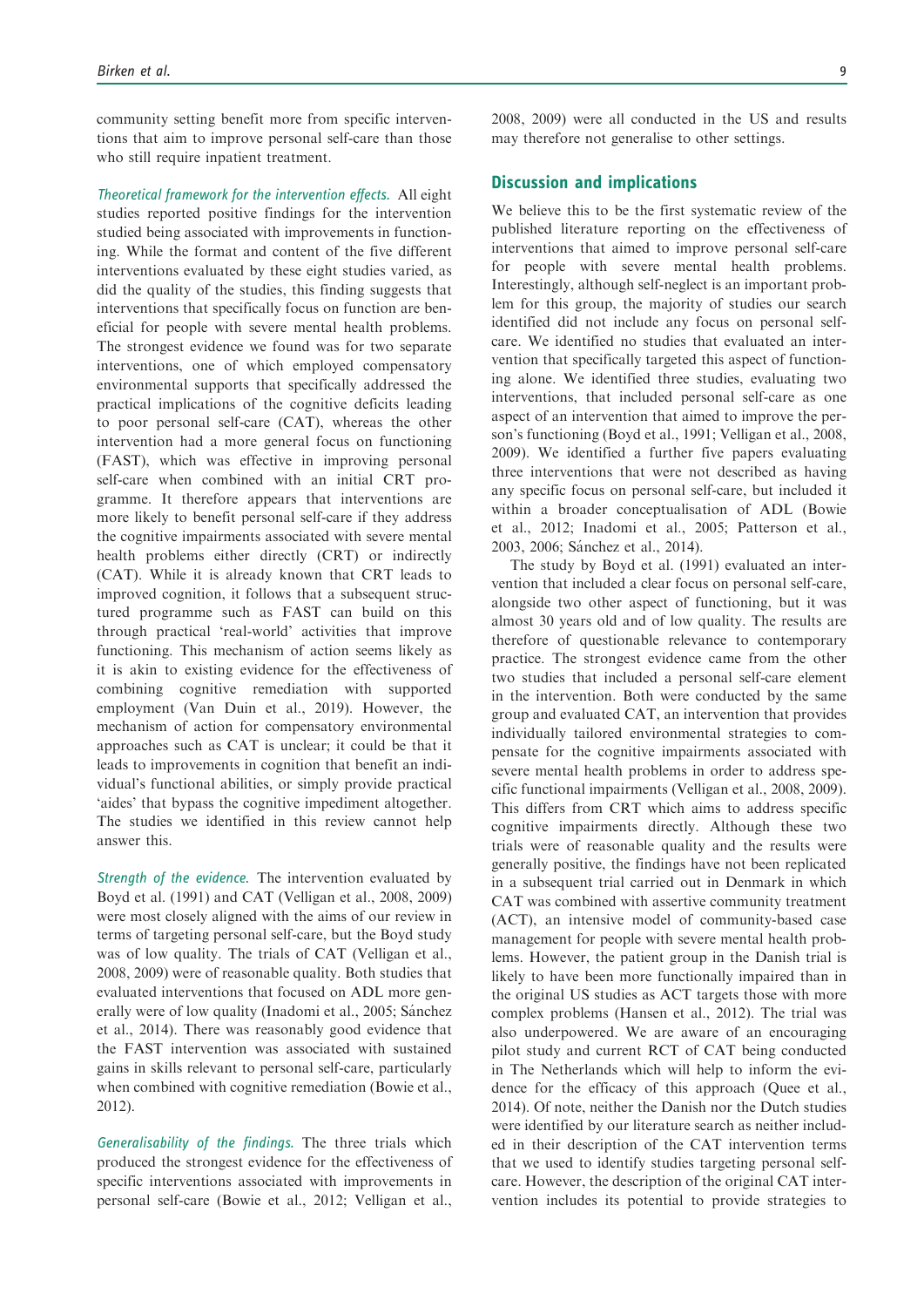assist with personal self-care when relevant (Velligan et al., 2008).

This highlights a problem with the term 'self-care', a rather vague concept that extends beyond practical daily living skills into the realm of emotional self-regulation and the promotion of wellbeing. To address this, we chose search terms that were specific to personal selfcare and agreed these in advance. We also conducted hand searches of the references of included studies to minimise the chance of missing relevant studies. Nevertheless, we may not have identified studies that did not mention personal self-care (or related terms) in the study title, abstract or description of the intervention. This may explain why we found so few studies, although it seems unlikely that an intervention that aims to improve personal self-care, whether directly or indirectly, would not be described as such. Alternatively, the low number of studies we identified may reflect an area which is under-researched, or where there is publication bias secondary to negative findings.

Another possible explanation is that contemporary mental health practitioners and services may not consider personal self-care as a relevant area for research. Prior to deinstitutionalisation, people with severe mental health problems often resided in long-term hospitals where basic needs such as meals, laundry and a clean environment were provided, mitigating the risk of selfneglect (Gunstone, 2003). As mental health services moved to more of a community-based care model, the degree to which some people struggled with ADL became more evident (Abelha et al., 2006). One would expect therefore an increasing interest in research into interventions that aim to enable personal self-care. However, a number of factors may have inhibited this. Contemporary mental health services, rightly, aim to provide a recovery-orientated approach in which practitioners and service users discuss and agree together the aims of the treatment and support. It may be that this collaborative approach is failing to identify personal self-care as an important recovery goal. Service users and practitioners may be embarrassed to raise it or fail to identify it as a problem, particularly if meetings take place in an office environment, as signs of self-neglect that are evident in the person's home may not be obvious when they attend an appointment at a community team base or outpatient department. Even if practitioners are aware of the issue and are not embarrassed by it, they may feel that it is intrusive or inappropriate to raise it when trying to foster a collaborative and empowering relationship with their client; in other words, they may not know how to raise the topic in a sensitive manner, or it may be that they choose not to raise it as they do not know how to help to address it.

Occupational therapists have specific expertise in working with people to improve their ADL skills. However, there are few mental health occupational therapy researchers and the evaluation of complex interventions based on mental health occupational therapy through trials and other robust study designs is at a relatively early stage of development. In recent years, researchers in this field have tended to focus on interventions to help people achieve balance in their activities in order to promote wellbeing rather than on developing interventions to assist people to manage ADL (Edgelow and Krupa, 2011; Eklund et al., 2017).

It appears that focusing on personal self-care may be 'out of fashion'. This seems both surprising and problematic. Being able to manage one's personal self-care is a fundamental life skill which is usually acquired in childhood. It impacts on how others perceive us and informs the initial impression we make in any social situation. Poor personal care has obvious negative consequences in terms of building friendships and intimate relationships, on our chances of success at interviews for work or courses and, when very severe, on even being allowed into shops to buy essentials. Poor selfcare is also highly stigmatising, and should be assessed and addressed as part of a holistic, recovery-orientated approach to treatment and support for people with severe mental health problems. Currently, we lack evidence to guide practitioners in how to do this.

Our review identified one trial that used a cognitive remediation intervention that included ADL as one of three areas of function targeted. While the intervention was not found to be effective at improving self-care, global functioning was greater than for controls at follow-up (Sánchez et al., 2014). Similarly, one of the three trials we identified that evaluated the FAST intervention found it to be more effective in improving functioning when combined with CRT, and improvements in community and household activities and work skills were sustained 6 months after the intervention period (Bowie et al., 2012). There is recent good evidence that the benefits of CRT on cognitive impairments only translate to functional improvement when it is incorporated into real-life settings where skills can be practised and developed as part of the therapy, although, to date, such studies have tended to focus on improving work and social skills rather than self-care (Van Duin et al., 2019). Our findings suggest that combining cognitive remediation with programmes that aim to improve ADL may be synergistic. However, a very recent, small, three arm trial, that was published after our updated literature search, found no advantage for combination therapy comprising CAT plus cognitive remediation over CAT alone, although both were superior to treatment as usual control (Kidd et al., 2020). That trial recruited people at an early stage of psychosis and the results may therefore not be generalisable to people with longer term and more complex psychosis.

These studies help our understanding of the kinds of complex interventions that are feasible and acceptable to people with severe mental health problems, but further studies of interventions such as CAT and FAST are needed to inform their efficacy in addressing personal self-care, singly or in combination with CRT. It seems highly likely that a variety of complex interventions will be needed to tailor support to individuals' needs and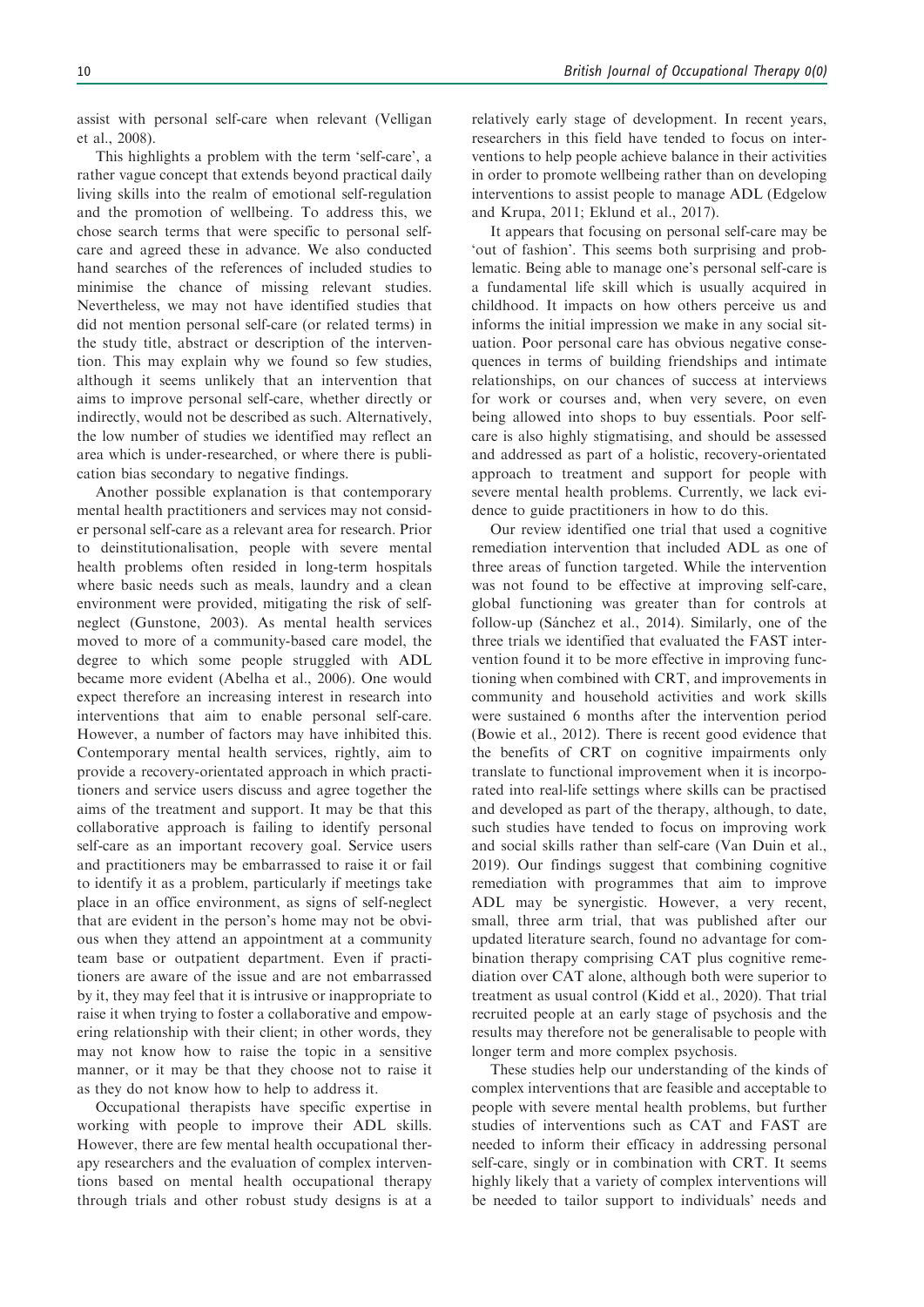preferences. What is clear is that there is an urgent need for more research in this important area.

#### Key findings

- More research is needed to develop personal self-care interventions for people with severe mental illness.
- CAT appears promising and combining ADL skills promotion with cognitive remediation may help.

#### What the study has added

Very little research has been conducted that can inform the interventions required to support people with severe mental health problems develop the fundamental skills required to manage their personal self-care.

#### Acknowledgements

The author(s) would like to thank and acknowledge Noel Wong for independently reviewing the initial list of publication titles and abstracts.

#### Research ethics

Research ethics approval was not required for this systematic review.

#### Consent

No consent was required as this paper reports on the results of a systematic review of previously published literature.

#### Declaration of conflicting interests

The authors declared no potential conflicts of interest with respect to the research, authorship, and/or publication of this article.

#### Funding

The author received no financial support for the research, authorship, and/or publication of this article.

## Contributorship

The study was designed by HK and PMcP. The literature search and data extraction were carried out by HTW with supervision by HK and PMcP. MB and HK drafted the manuscript with input and review by all authors prior to submission.

## ORCID iD

Helen Killaspy <https://orcid.org/0000-0003-2481-4802>

#### References

- Abelha L, Munoz MD, Goncalves S, et al. (2006) Evaluation of social disablement, psychiatric symptoms and autonomy in long-stay psychiatric patients. Revista de Psiquiatria Clinica 33(1): 10–17.
- Andonian L (2010) Community participation of people with mental health issues within an urban environment. Occupational Therapy in Mental Health 26(4): 401–417.
- Boyd MA, Morris MM, Turner M, et al. (1991) For those left behind. An educational inpatient rehabilitation program. Journal of Psychosocial Nursing and Mental Health Services 29(1): 24–29.
- Bowie CR, McGurk SR, Mausbach B, et al. (2012) Combined cognitive remediation and functional skills training for schizophrenia: effects on cognition, functional competence, and real-world behaviour. American Journal of Psychiatry 169(7): 710–718.
- Chugg A and Craik C (2002) Some factors influencing occupational engagement for people with schizophrenia living in the community. British Journal of Occupational Therapy  $65(2): 67-74$
- Depp CA, Mausbach BT, Harmell AL, et al. (2012) Meta-analysis of the association between cognitive abilities and everyday functioning in bipolar disorder. Bipolar Disorder 14(3): 217–226.
- Edgelow M and Krupa T (2011) Randomized controlled pilot study of an occupational time-use intervention for people with serious mental illness American Journal of Occupational Therapy 65(3): 267–276.
- Eklund M, Tjornstrand C, Sandlund M, et al. (2017) Effectiveness of balancing everyday life (BEL) versus standard occupational therapy for activity engagement and functioning among people with mental illness – a cluster RCT study. BMC Psychiatry 17(1): 363.
- Green MF (1996) What are the functional consequences of neurocognitive deficits in schizophrenia? American Journal of Psychiatry 153(3): 321–330.
- Gunstone S (2003) Risk assessment and management of patients whom self-neglect: a 'grey area' for mental health workers. Journal of Psychiatric and Mental Health Nursing 10(3): 287–296.
- Hansen JP, Østergaard B, Nordentordt M, et al. (2012) Cognitive adaptation training combined with assertive community treatment: a randomised longitudinal trial. Schizophrenia Research 135(1–3): 105–111.
- Hayes RD, Chang CK, Fernandes AC, et al. (2012) Functional status and all-cause mortality in serious mental illness. PLoS One 7(9): e44613.
- Inadomi H, Tanaka G, Watanabe S, et al. (2005) Efficacy of 3 year psychiatric day care treatment in patients with schizophrenia. Psychiatry Clinical Neuroscience 59(3): 246–252.
- Kidd S, Herman Y, Virdee G, et al. (2020) A comparison of compensatory and restorative cognitive interventions in early psychosis. Schizophrenia Research; Cognition 19: 100157.
- Killaspy H, Marston L, Omar R, et al. (2013) Service quality and clinical outcomes: an example from mental health rehabilitation services in England. British Journal of Psychiatry 202(1): 28–34.
- Killaspy H, Priebe S, Bremner S, et al. (2016) Quality of life, autonomy, satisfaction, and costs associated with mental health supported accommodation services in England: a national survey. Lancet Psychiatry 3(12): 1129–1137.
- McCleery A (2019) Cognitive impairment in psychotic illness: prevalence, profile of impairment, developmental course, and treatment considerations. Dialogues in Clinical Neuroscience 21(3): 239–248.
- Mlinac M and Feng MC (2016) Assessment of activities of daily living, self-care and independence. Archives of Clinical Neuropsychology 31(6): 506–516.
- Moher D, Liberati A, Tetzlaff J, et al. (2009) Preferred reporting items for systematic reviews and meta-analyses: the PRISMA Statement. PLoS Medicine 6(7): e1000097.
- Patterson TL, McKibbin C, Taylor M, et al. (2003) A pilot psychosocial intervention study in middle-aged and older